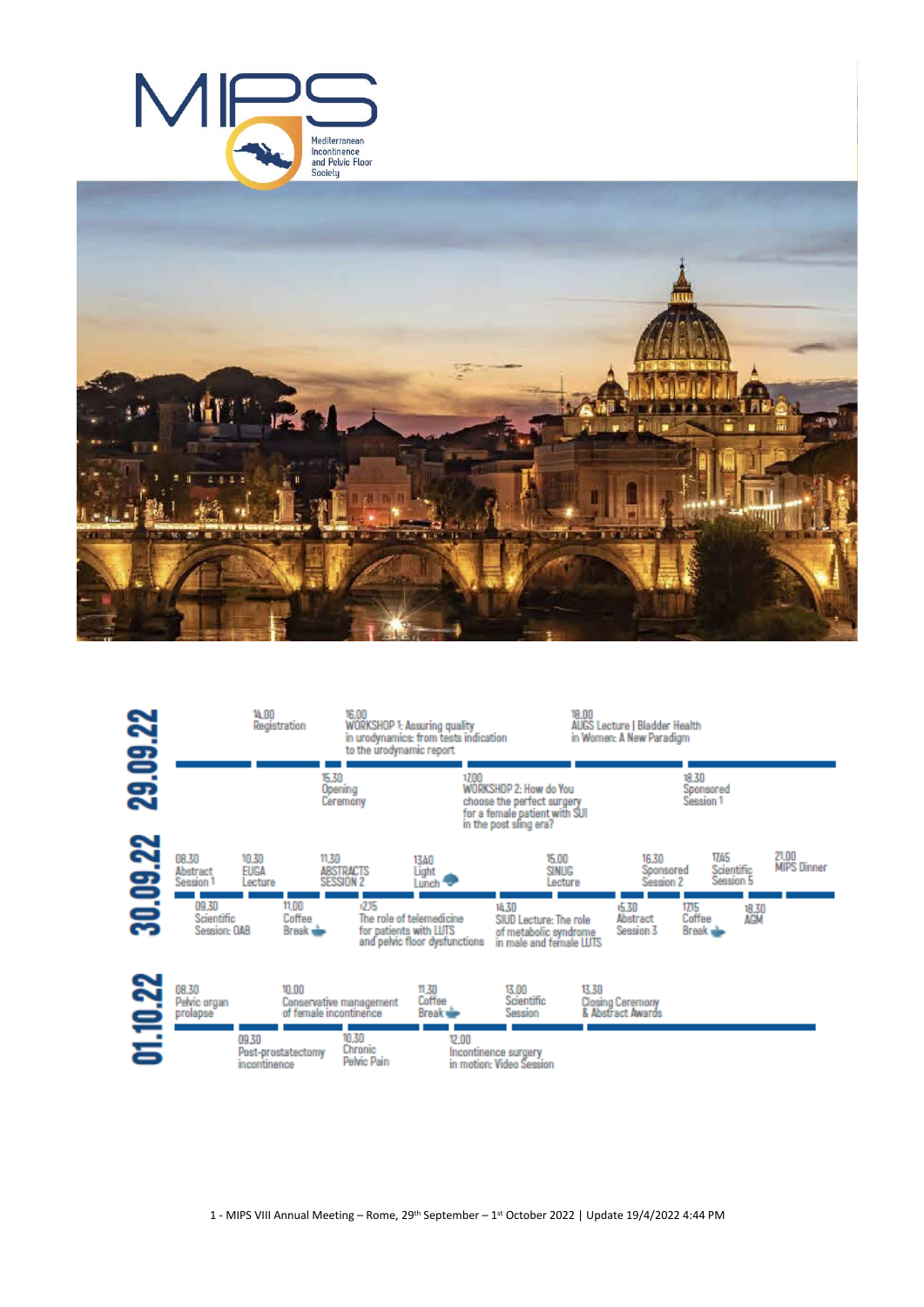

# **SCIENTIFIC PROGRAMME**

# **Day 1 - Thursday, 29th September 2022**

- 14:00 15:30 Registration
- 15:30 16:00 Opening Ceremony

|                      | 16:00 - 18:30 CME SESSION   Chairs                                                                                                                                 |                  |
|----------------------|--------------------------------------------------------------------------------------------------------------------------------------------------------------------|------------------|
| 16:00-17:00          | <b>WORKSHOP1</b><br>Assuring quality in urodynamics: from tests indication to the urodynamic report<br>Coordinator: E.Finazzi Agrò<br>Introduction: E.Finazzi Agrò |                  |
| 17:00                | Value of urodynamics in female SUI and OAB                                                                                                                         | M. Serati        |
| 17:10                | Value of urodynamics in male LUTS                                                                                                                                  | E.Finazzi Agrò   |
| 17:20                | Value of urodynamics in neurogenic patients                                                                                                                        | C. Kostantinidis |
| 17:30                | Good urodynamic practices and the urodynamic report                                                                                                                | S. Tosson        |
| 17:40                | Q&A                                                                                                                                                                |                  |
| 17:00-18:00          | <b>WORKSHOP 2</b><br>How do You choose the perfect surgery for a female patient with SUI in the post sling era?<br>Coordinator: D. Rizk                            |                  |
| 17.00                | An overview of the state of the art of the MUS:                                                                                                                    | C. Errando       |
| 17.10                | On the trans-obturator/retropubic approach and variant                                                                                                             | E. Delorme       |
| 17.20                | Complications of MUS surgery                                                                                                                                       | M. Cervigni      |
| 17.30                | The role of Bulking agents                                                                                                                                         | M. Torella       |
| 17.40                | The current role of Lasers                                                                                                                                         | A. Lukanovic     |
| 17.50<br>18:00-18:30 | Q&A<br><b>AUGS Lecture</b><br>Bladder Health in Women: A New Paradigm<br>Introduction: D. Rizk                                                                     | L. Brubaker      |
| 18.30-19.30          | Sponsored Session 1                                                                                                                                                |                  |
|                      | Day 2 - Friday, 30th September 2022                                                                                                                                |                  |
| $08:30 - 09:30$      | <b>ABSTRACTS SESSION 1</b><br>Chairs: T. Grigoriadis, S. Tosson                                                                                                    |                  |
| 09:30                | <b>CME SESSION</b>                                                                                                                                                 |                  |
| $09:30 - 10:30$      | OAB -Is there any news in OAB management following drug failure?<br>Coordinator: C. Errando                                                                        |                  |
| 09.30                | Tibial nerve stimulation: percutaneous versus needle approach                                                                                                      | I. Ramírez       |
| 09.45                | New protocol of injection of BoNT                                                                                                                                  | S. Arlandis      |

2 - MIPS VIII Annual Meeting – Rome, 29<sup>th</sup> September – 1<sup>st</sup> October 2022 | Update 19/4/2022 4:44 PM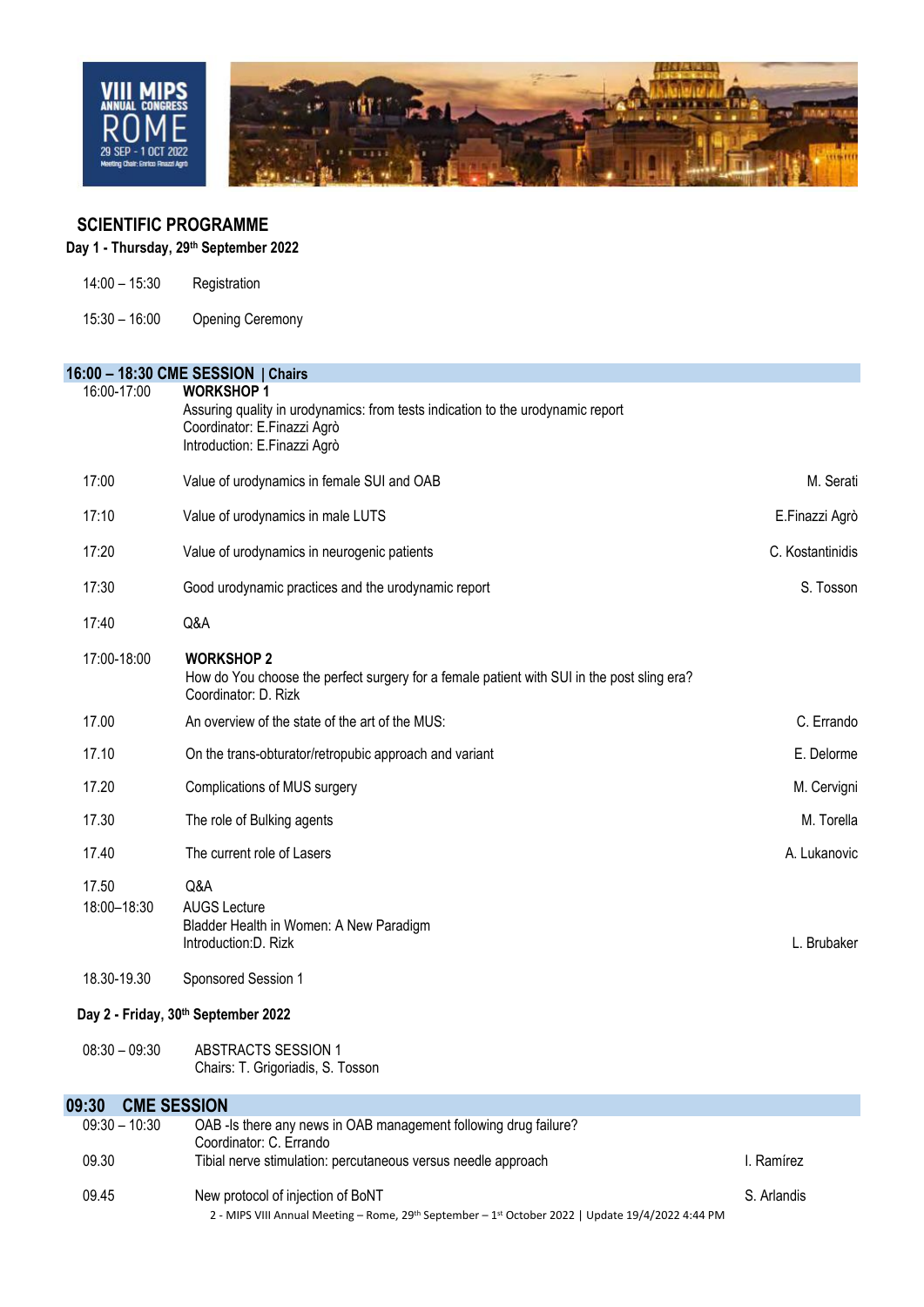

| 10.00           | What's new in Sacral Neuromodulation in OAB?                                                                                                                                                                               | P. Blasco |
|-----------------|----------------------------------------------------------------------------------------------------------------------------------------------------------------------------------------------------------------------------|-----------|
| 10.15           | Discussion, Q & A.                                                                                                                                                                                                         |           |
| $10:30 - 11:00$ | <b>EUGA Lecture</b><br>Introduction: T. Grigoriadis                                                                                                                                                                        | M. Serati |
| $11:00 - 11:30$ | Coffee Break                                                                                                                                                                                                               |           |
| 11:30-12:15     | <b>ABSTRACTS SESSION 2</b><br>Chairs: D. Rizk, E. Delorme                                                                                                                                                                  |           |
| $12:15 - 13:15$ | The role of telemedicine for patients with LUTS and pelvic floor dysfunctions<br>Coordinators: S. Arlandis, L. Lopez Fando<br>Panel: S.Arlandis, E.Finazzi Agrò, L. Lopez Fando, C. De Nunzio, K. Drusany,<br>S. Jankovics |           |
| $13:15 - 13:40$ | <b>Discussion</b>                                                                                                                                                                                                          |           |
| 13:40 - 14:30   | Lunch                                                                                                                                                                                                                      |           |
| $14:30 - 15:00$ | Post-prostatectomy incontinence<br>Moderator: C. Errando                                                                                                                                                                   | E. Sacco  |
| $15:00 - 15:30$ | <b>SINUG Lecture</b><br>Value healthcare based in functional uroginecology. Welcome to the present<br>Introduction: C. Errando                                                                                             | P. Blasco |
| 15:30 - 16:30   | <b>ABSTRACTS SESSION 3</b><br>Chairs: C. Errando, A. Lukanovic                                                                                                                                                             |           |
| $16:30 - 17:15$ | SPONSORED SESSION 2                                                                                                                                                                                                        |           |
| 17:15-17:45     | Coffee Break                                                                                                                                                                                                               |           |
| 17:45-18:30     | Young doctors corner: Everything You Always Wanted to Know About Incontinence/LUTS<br>Coordinators: C. Kostandinidis, M. Cervigni                                                                                          |           |
|                 | Panel: E. Costantini, C. Kostantinidis, V. Li Marzi, T. Grigoriadis, M. Cervigni, C. Errando, S. Arlandis                                                                                                                  |           |

## **18:30 - 19.15 MIPS Annual General Meeting**

#### **Day 3 - Saturday, 1 st October 2022**

| 08:30 - 11:30 CME SESSION   Chair: |                       |                                                                          |                |
|------------------------------------|-----------------------|--------------------------------------------------------------------------|----------------|
| 08:30 - 09:30                      | Pelvic organ prolapse |                                                                          |                |
|                                    |                       | Coordinator: T. Grigoriadis                                              |                |
|                                    |                       | 8.30-8.45 Vaginal pessaries for POP: A reappraisal of an ancient therapy | T. Grigoriadis |
|                                    |                       | 8.45-9.00 Uterine preservation surgery: When to and when not to          | S. Salvatore   |
|                                    |                       | 9.00-9.10 Complications of laparoscopic mesh surgery: what we know       | G. Campagna    |
|                                    |                       | 9.10-9.25 The art of Transvaginal native tissue surgery                  | E. Delorme     |

3 - MIPS VIII Annual Meeting – Rome, 29th September – 1 st October 2022 | Update 19/4/2022 4:44 PM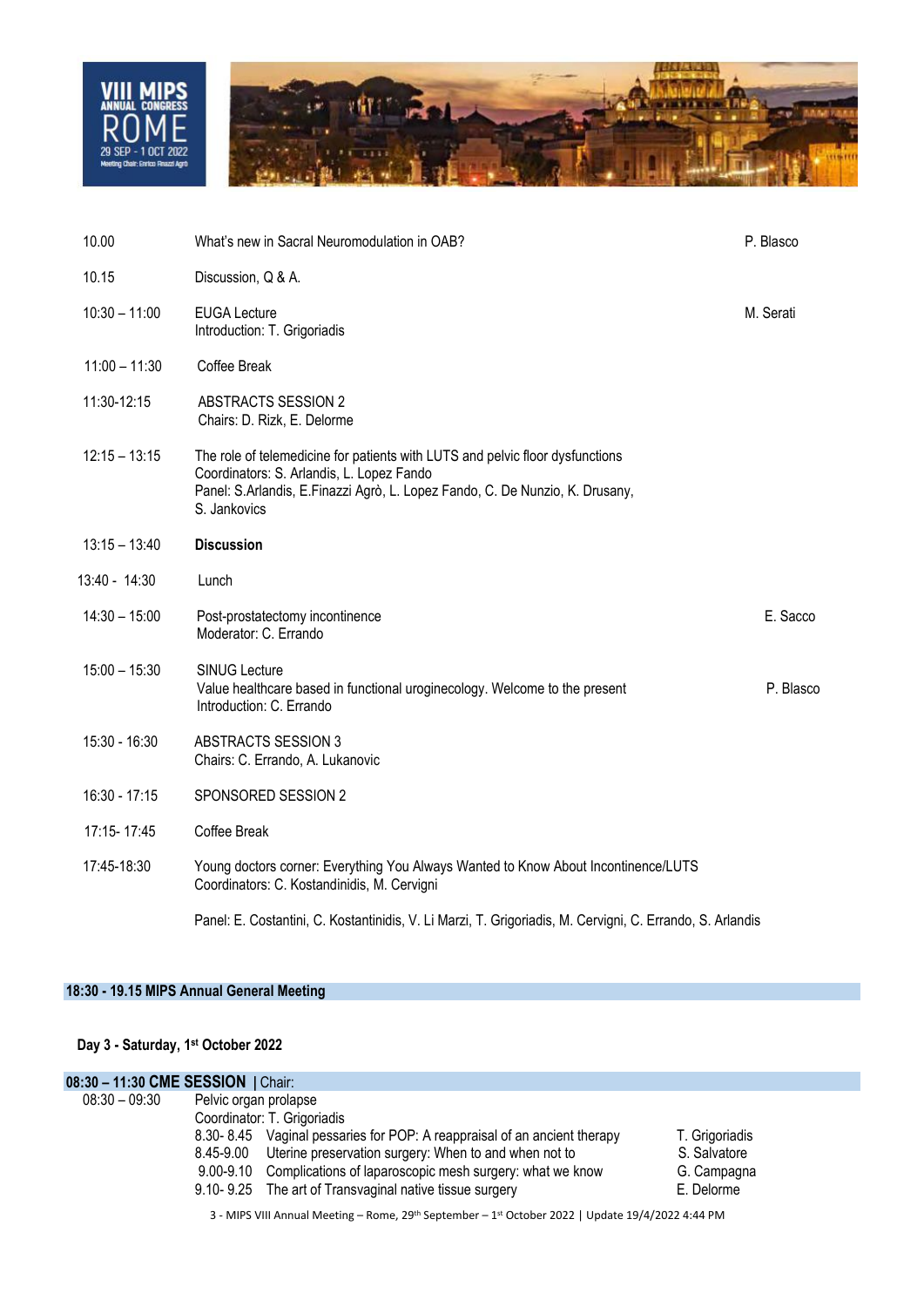



9.25-9.30 Q&A

| $09:30 - 10:00$                                     | Conservative management of female incontinence<br>Coordinator: I. Ramires<br>Faculty: A. Jelar, E. Bassini, R. Neves                                         |                                       |
|-----------------------------------------------------|--------------------------------------------------------------------------------------------------------------------------------------------------------------|---------------------------------------|
| $10:00 - 11:00$<br>10.00<br>10.20<br>10.40<br>11.00 | Chronic Pelvic Pain<br>Coordinator: M. Cervigni<br>CPP who is the culprit?<br>CPP: is there a difference between man and woman?<br>CPP & pelvic floor<br>Q&A | M. Cervigni<br>S.Arlandis<br>A. Padoa |
| 11.10 – 11:30 Coffee Break                          |                                                                                                                                                              |                                       |
| $11:30 - 12:30$                                     | Incontinence surgery in motion: Video Session<br>Coordinator: S. Salvatore<br>Faculty: B. Adile, S. Salvatore, M. Zullo                                      |                                       |
| $12:30 - 13:30$                                     | How to build (and preserve) my pelvic unit<br>Coordinator: A. Tubaro                                                                                         |                                       |
|                                                     | The ideal pelvic unit for female patients<br>The ideal pelvic unit for male patients<br>The ideal pelvic unit for neurogenic patients<br>Q&A                 | A. Ercoli<br>A. Tubaro<br>S. Musco    |
| $13:30 - 14:00$                                     | SIUD Lecture: The role of metabolic syndrome in male and female LUTS<br>Introduction: E. Finazzi Agro                                                        | C. De Nunzio                          |

### **SCIENTIFIC COMMITTEE**

**Diaa Rizk - Mauro Cervigni - Fulya Dokmeci - Enrico Finazzi Agrò - Themos Grigoriadis**

14:00 Closing Ceremony, Best Abstract Awards – MIPS 2023 Announcement

### **Italian CME accreditation**

CME credits are available for Gynecologists, Urologists, Surgeons, Physiotherapists, Nurses and Midwives. To get CME credits valid for Italian Health Ministry, participants need to attend 90% of scientific sessions by having their attendance verified (either signing the attendance register or having personal badges scanned) and pass the evaluation test right after the event (75% of correct answers is the minimum passing score).

## **UEMS/EACCME ACCREDITATION | CREDITS FOR EUROPEAN HEALTHCARE PROFESSIONALS**

### **Event Reference Number: TBA**

The VIII MIPS Annual Meeting will be submitted to the European Accreditation Council for Continuing Medical Education (EACCME®) for accreditation of the scientific programme.

## **ABSTRACT SESSIONS**

### Presentation Methods:

Oral (Podium) presentation Video presentation Non-Discussed E-posters.

Abstract Agreement: If your abstract is accepted for either oral or poster session, you will be asked to accept the following conditions: